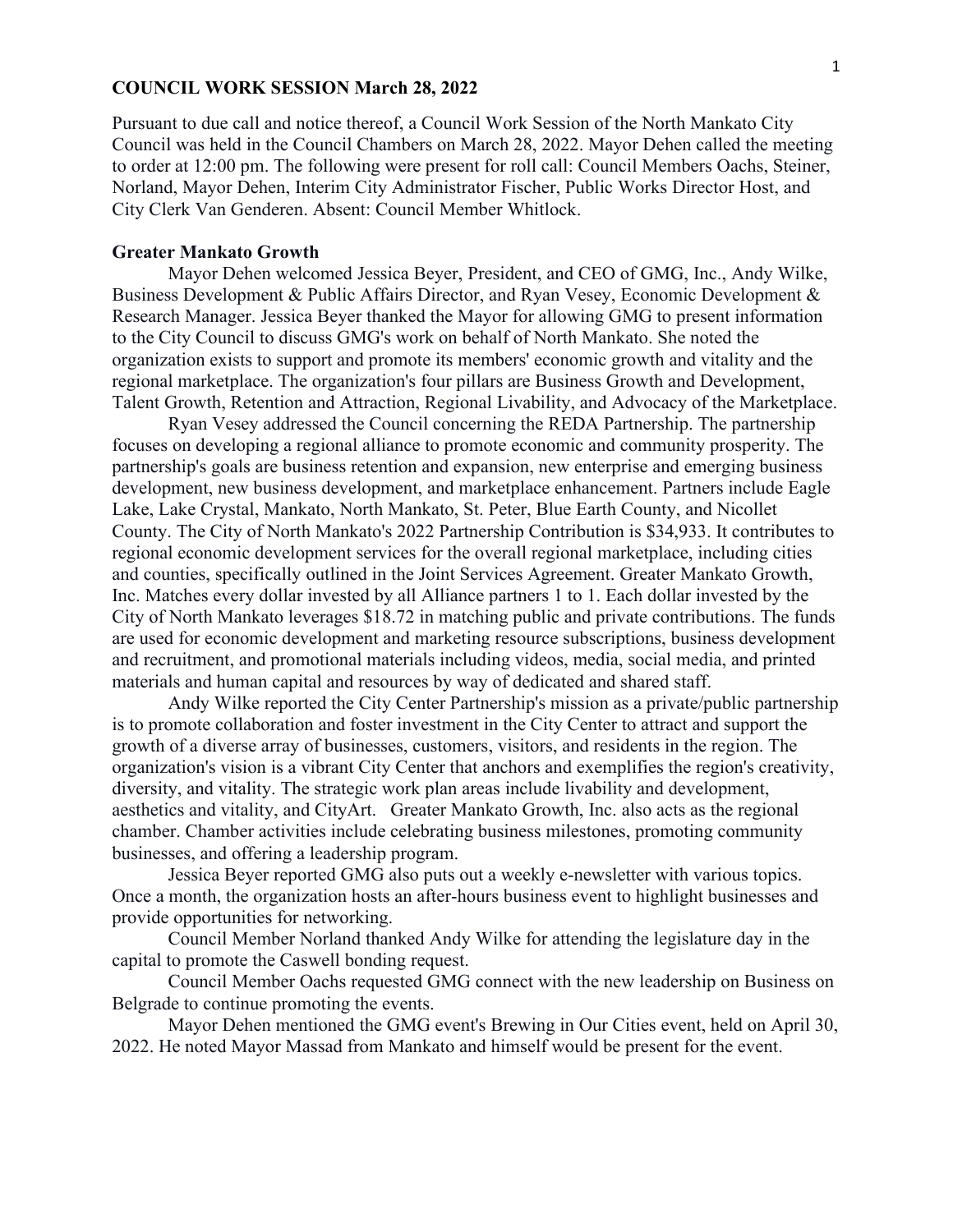### **COUNCIL WORK SESSION March 28, 2022**

Mayor Dehen requested Ms. Beyer provide additional information on the community planning. She noted a lot of work was completed for vision 2020, and now the region continues to plan for the future.

Mayor Dehen requested clarification from Ryan Vesey concerning the change in focus from attracting new businesses to the retention and expansion of companies. Mr. Vesey commented the plan would not stop attracting new businesses but rather increase efforts on the retention and expansion of the current companies.

Jessica Beyer thanked the Council for their continuing support and partnership.

# **Annual Street, Shop, and Street Light Report**

Public Works Director Host reported the Public Works Department's objectives are Safety, Quality, and Productivity.

The goal of safety is to perform work safely. The staff is working towards that goal through education which includes training sessions, quarterly safety meetings, and creating a safety culture. In 2021 there were five reportable incidents, with 58 reportable incidents in the last five years.

Public Works Director Host noted the staff is working toward quality through planning their work and working on their plan. Utilizing consistent documents, consistent expectations, improving training programs, and updating equipment.

Public Works Director Host stated productivity is also produced through planning the work and working the plan using consistent documents and expectations and updating equipment. He said 48% of Street Department hours were utilized for asphalt patching, milling, curb repair, and snow removal.

Public Works Director Host reported the North Mankato Street System is approximately 210 lane miles, with 10 miles of that being private streets. The City maintains approximately 200 lane miles with 14.2 miles of MSA, four miles of alleys, and 105 cul-de-sacs. He reviewed the Mill and Overlay program map and the seal coat program. The Pavement Management Plan implemented in 2019 has increased funding for road system maintenance. The program has a goal to sealcoat all miles every seven years. The City averages 13.25 lane miles per year, falling approximately 3-5% short of the plan.

The Street Department has ten full-time employees, 70 pieces of equipment, and works 16,000 hours each year. Challenges facing the street department include the outdated Public Works Facility, older equipment, materials inflation, and a tight labor market with difficulty hiring seasonal staff. Opportunities include potential funding opportunities and the purchase of equipment, including milling equipment.

The Mechanic shop has two full-time employees and maintains 154 units in the city fleet. Challenges include inflation of material costs, inflation and availability of new equipment, and the current fleet's condition. The equipment is evaluated yearly based on price and quantity of repairs, age, type of use, miles/hours, reliability, and condition of the unit. The evaluations ranked the equipment with 46 good, 14 that need to be evaluated, and 91 items that need to be replaced.

The Street Lights department has one full-time employee and maintains eight signal lights, 1428 lights with 392 Xcel, 837 Benco, and 199 owned by North Mankato. Opportunities include converting lights to LED and the possibility of the City owning additional lights. Challenges for the department include the old infrastructure, the cost to lease the lights from Xcel and Benco, and the age of the signal system.